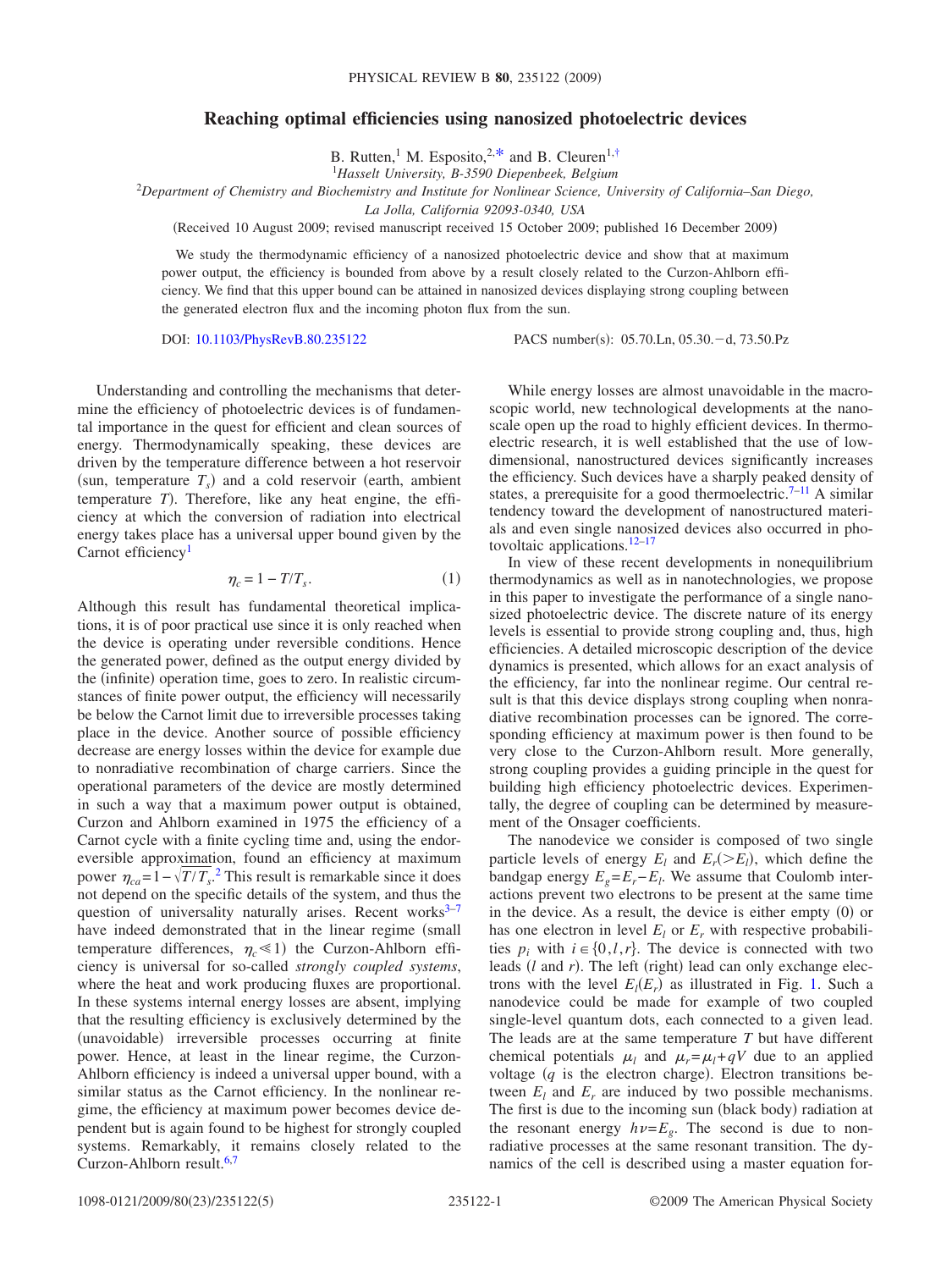<span id="page-1-0"></span>

FIG. 1. (Color online) Schematic view of the nanosized photoelectric device. The gray arrows show the different allowed electron transitions. Transitions between the two energy levels are induced by solar photons (upper curved arrows, red) and by nonradiative processes (lower curved arrows, blue).

mulation for driven open systems<sup>6,[18](#page-4-3)</sup> presented below. Such a description can be shown to be equivalent to the quantum dynamics systematically derived from the microscopic Hamiltonian in Refs. [19](#page-4-4) and [20](#page-4-5) when the level broadening is smaller than  $E_g$ . The master equation reads

$$
\begin{bmatrix} \dot{p}_0(t) \\ \dot{p}_l(t) \\ \dot{p}_r(t) \end{bmatrix} = \begin{bmatrix} -k_{l0} - k_{r0} & k_{0l} & k_{0r} \\ k_{l0} & -k_{0l} - k_{rl} & k_{lr} \\ k_{r0} & k_{rl} & -k_{0r} - k_{lr} \end{bmatrix} \begin{bmatrix} p_0(t) \\ p_l(t) \\ p_r(t) \end{bmatrix},
$$
\n(2)

where  $k_{ij}$  denotes the transition rate from state  $j$  to  $i$ . The rates describing the exchange of electrons with the leads are given by

$$
k_{l0} = \Gamma_l f(x_l), \quad k_{0l} = \Gamma_l [1 - f(x_l)],
$$
  
\n
$$
k_{r0} = \Gamma_r f(x_r), \quad k_{0r} = \Gamma_r [1 - f(x_r)],
$$
\n(3)

where  $f(x) = [\exp(x) + 1]^{-1}$  is the Fermi distribution. The arguments are the scaled energies  $x_l = (E_l - \mu_l) / (k_B T)$  and  $x_r$  $=(E_r - \mu_r)/(k_B T)$  with  $k_B$  is the Boltzmann constant. The rates describing the transitions between energy levels due to nonradiative effects  $(nr)$  and to sun photons  $(s)$  are given by

$$
k_{rl} = \Gamma_{nr} n(x_g) + \Gamma_s n(x_s),
$$
  
\n
$$
k_{lr} = \Gamma_{nr} [1 + n(x_g)] + \Gamma_s [1 + n(x_s)],
$$
\n(4)

where  $n(x) = [\exp(x) - 1]^{-1}$  is the Bose-Einstein distribution with scaled energies  $x_g = E_g / (k_B T)$  and  $x_s = E_g / (k_B T_s)$ . Notice that the ratio of the forward and backward transition rates associated to a given elementary process satisfies the detailed balance condition. This ensures that the equilibrium distribution (when  $\mu_l = \mu_r$  and  $T = T_s$ ) has the corresponding grandcanonical form. The electron current entering the device from the left lead is given by

$$
J = k_{l0} p_0 - k_{0l} p_l. \tag{5}
$$

From now on, we will focus on the steady state dynamics of the device defined by  $\dot{p}_0(t) = \dot{p}_1(t) = \dot{p}_r(t) = 0$ . *J* becomes the current of electrons through the device (positive from left to the right) with a corresponding electric current  $qJ$ . It can be decomposed as  $J = J_s + J_{nr}$  with  $J_s$  and  $J_{nr}$  the contributions to the current due to the interaction with the sun and the nonradiative processes, respectively:

$$
J_s = \Gamma_s n(x_s) p_l - \Gamma_s [1 + n(x_s)] p_r, \qquad (6)
$$

$$
J_{nr} = \Gamma_{nr} n(x_g) p_l - \Gamma_{nr} [1 + n(x_g)] p_r. \tag{7}
$$

From a thermodynamic viewpoint, solar cells are heat engines converting part of the heat input from the hot reservoir (the sun) into work by moving electrons from lower to higher chemical potentials. The remaining heat gets transferred to the colder reservoir (the earth). Since all photons interacting with the solar cell have an energy  $E_g$ , the net heat flux coming from the sun (i.e., the net energy absorbed per unit time) is  $\dot{Q}_s = E_g J_s$ . The heat flux coming from the cold reservoir has three contributions:  $\dot{Q}_l = (E_l - \mu_l)J$  and  $\dot{Q}_r$ =−*Er*−*r*-*J* are due to electron exchanges between the cell and the left and right lead, respectively, and  $Q_{nr} = E_{\varphi} J_{nr}$  is due to the non-radiative energy exchanges. The power *P* generated by the solar cell to bring electrons from the left to the right lead is given by

$$
P = (\mu_r - \mu_l)J = T_s[x_s - (1 - \eta_c)(x_r - x_l)]J. \tag{8}
$$

<span id="page-1-2"></span>We verify that  $P = Q_l + Q_r + Q_{nr} + Q_s$  since energy inside the cell is conserved at steady state. The efficiency at which this conversion takes place is then

$$
\eta = \frac{P}{\dot{Q}_s} = \frac{(\mu_r - \mu_l)J}{(E_r - E_l)J_s} = \left[1 - (1 - \eta_c) \frac{x_r - x_l}{x_s}\right] \left(1 + \frac{J_{nr}}{J_s}\right). \tag{9}
$$

We note that in practice, because not all incident light is absorbed by the device, this thermodynamic efficiency is higher than the photovoltaic efficiency defined as the ratio between the electrical power and the total incident light power. Our focus here is on the influence of the dynamical, irreversible processes taking place inside the device during the conversion of photonic energy into electrical power, and measured by  $\eta$ .

The entropy  $S(t)$  of the solar cell can be expressed in the usual form  $S(t) = -k_B \sum_i p_i(t) \ln p_i(t)$ . Its time evolution can be separated in a reversible and irreversible part,  $\dot{S} = \dot{S}_e + \dot{S}_i$ , with  $\dot{S}_e = \dot{Q}_s / T_s + (\dot{Q}_l + \dot{Q}_r + \dot{Q}_{nr}) / T$  corresponding to the entropy change due to the heat exchange with the different reservoirs and where  $\dot{S}_i \ge 0$  can be identified as the internal entropy production due to dynamical processes within the solar cell.<sup>6[,21,](#page-4-6)[22](#page-4-7)</sup> In the stationary regime  $\dot{S} = 0$  so that  $\dot{S}_i = -\dot{S}_e$  and the entropy production takes on the familiar bilinear form

$$
\dot{S}_i = \dot{Q}_s \mathcal{F}_U + J \mathcal{F}_N = (x_r - x_l)J - x_s J_s - x_g J_{nr},\qquad(10)
$$

<span id="page-1-1"></span>where  $\mathcal{F}_U = 1/T - 1/T_s$  and  $\mathcal{F}_N = (\mu_l - \mu_r)/T$  are the thermodynamic forces conjugated to the energy and matter fluxes, respectively. Rearranging this expression leads to

$$
qV = \eta_c E_g(J_s/J) - T\dot{S}_i/J,\tag{11}
$$

which relates the work *qV* done by the solar cell by moving a single electron up the potential gradient, to a fraction of the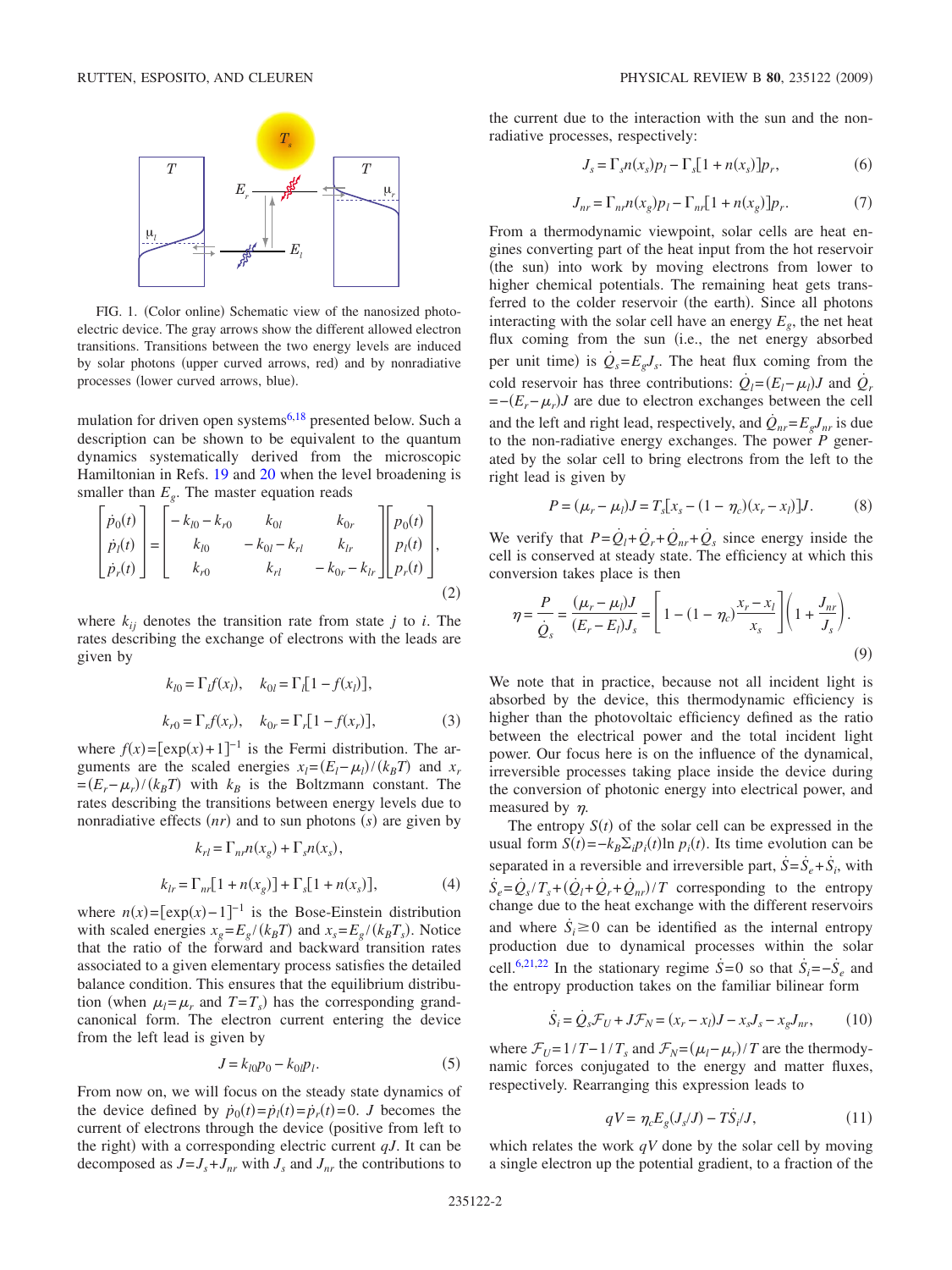incident photon energy minus the irreversible losses. It reduces to the well known ideal cell formula  $qV = E_g \eta_c$  when the device operates reversibly  $(\dot{S}_i=0)$  *and* when  $J_s = J$ . This last condition implies that nonradiative recombination processes are absent, i.e.,  $J_{nr} = 0$ . Such an ideal situation was also considered by Shockley and Queisser in there seminal paper on the efficiency of *p*-*n* junction solar energy converters[.23](#page-4-8) For our nano solar cell it means that the heat and particle flows are proportional,  $\dot{Q}_s = E_g J$ , a condition which is identified as thermodynamical strong coupling.<sup>3,[6](#page-3-6)[,24](#page-4-9)</sup> For each electron transferred between the two leads, exactly one photon is involved. As we show below, this condition minimizes the entropy production and yields the maximal possible efficiency.

We start our analysis with a focus on the linear regime, close to thermal equilibrium. In this regime, characterized by small thermodynamic forces, the heat and particle flows appearing in the entropy expression  $(10)$  $(10)$  $(10)$  can be expanded to first order:

$$
\dot{Q}_s = L_{UU} \mathcal{F}_U + L_{UN} \mathcal{F}_N,
$$
  

$$
J = L_{NU} \mathcal{F}_U + L_{NN} \mathcal{F}_N.
$$
 (12)

The coefficients  $L_{ii}$  appearing are the well-known Onsager coefficients. The off-diagonal elements are responsible for the energy conversion process, and satisfy the Onsager symmetry  $L_{UN} = L_{NU}$ . For a given temperature difference (quantified by  $\mathcal{F}_U$ ), the power *P*=−*T* $\mathcal{F}_N$ *J* is maximal for  $\mathcal{F}_N$ =  $-(L_{NU}/2L_{NN})\mathcal{F}_U$ , which is (in the linear regime) exactly half the open circuit voltage (divided by the temperature  $T$ ). The corresponding efficiency,

$$
\eta = \frac{\eta_c}{2} \frac{\kappa^2}{2 - \kappa^2},\tag{13}
$$

<span id="page-2-1"></span><span id="page-2-0"></span>is precisely half the Carnot efficiency multiplied by a factor

<span id="page-2-2"></span>

FIG. 2. (Color online) (a) The efficiency at maximum power in a strongly coupled device  $(\Gamma_{nr}=0)$  as a function of  $\eta_c$ . (b) The corresponding values of the scaled energies  $x_l$ ,  $x_r$ , and  $x_s$ . Results are given for different values of the coupling constants  $\Gamma$ ,  $\Gamma$ <sub>r</sub>, and  $\Gamma_{s}$ .

depending on the *coupling parameter*  $\kappa = L_{UN} / \sqrt{L_{UU}L_{NN}}$ (Refs. [3](#page-3-4) and [24](#page-4-9)) which has a numerical value between  $-1$ and  $+1$  since  $\dot{S}_i$  must always be positive. Here, it is given by

$$
\kappa^2 = \frac{e^{x_l}(e^{x_s}-1)\Gamma_l\Gamma_r\Gamma_s}{\left[\Gamma_{nr}(\Gamma_l+\Gamma_r)+e^{x_l}((\Gamma_{nr}-\Gamma_l)\Gamma_r+e^{x_s}\Gamma_l(\Gamma_{nr}+\Gamma_r))\right](\Gamma_{nr}+\Gamma_s)}.
$$
\n(14)

As is clear from Eq. ([13](#page-2-0)), the efficiency is maximal for  $\kappa$  $= \pm 1$ , corresponding to a *strongly coupled* system. From Eq. ([14](#page-2-1)) this requires  $\Gamma_{nr}$ =0. Conversely, the entropy production at maximal power,

$$
\dot{S}_i = \mathcal{F}_U^2 L_{UU} [1 - (3/4)\kappa^2],\tag{15}
$$

reaches its minimal value in strongly coupled systems. We note that this reasoning is valid for any type of heat conversion device. And so, strong coupling can be used as a guiding principle in the development of highly efficient devices. As we demonstrate here, the use of nanosized devices provides an elegant solution to achieve this in practice.

We now extend our analysis to the nonlinear regime by using the full fledged analytical expressions for the various fluxes. For given values of  $\eta_c$  and of  $\Gamma$ 's, the maximum power output with respect to  $x_r$ ,  $x_l$ , and  $x_s$  cannot be found analytically. However, in the strong coupling case where  $\Gamma_{nr}$ =0 the numerical search for the maximum can be improved by carrying out some partial maximization analytically. Indeed, by defining  $y=x_r-x_l$  and using Eq. ([8](#page-1-2)), the condition  $\partial_y P = 0$  together with  $\partial_{x} P = 0$  implies the relation  $\partial_y J = -(1 - \eta_c) \partial_{x_s} J$ , which can be solved analytically for *y* as a function of  $x<sub>s</sub>$  (the cumbersome expression is not given here but can be derived using simple algebra). Using this solution in the expression for power implies that maximum power can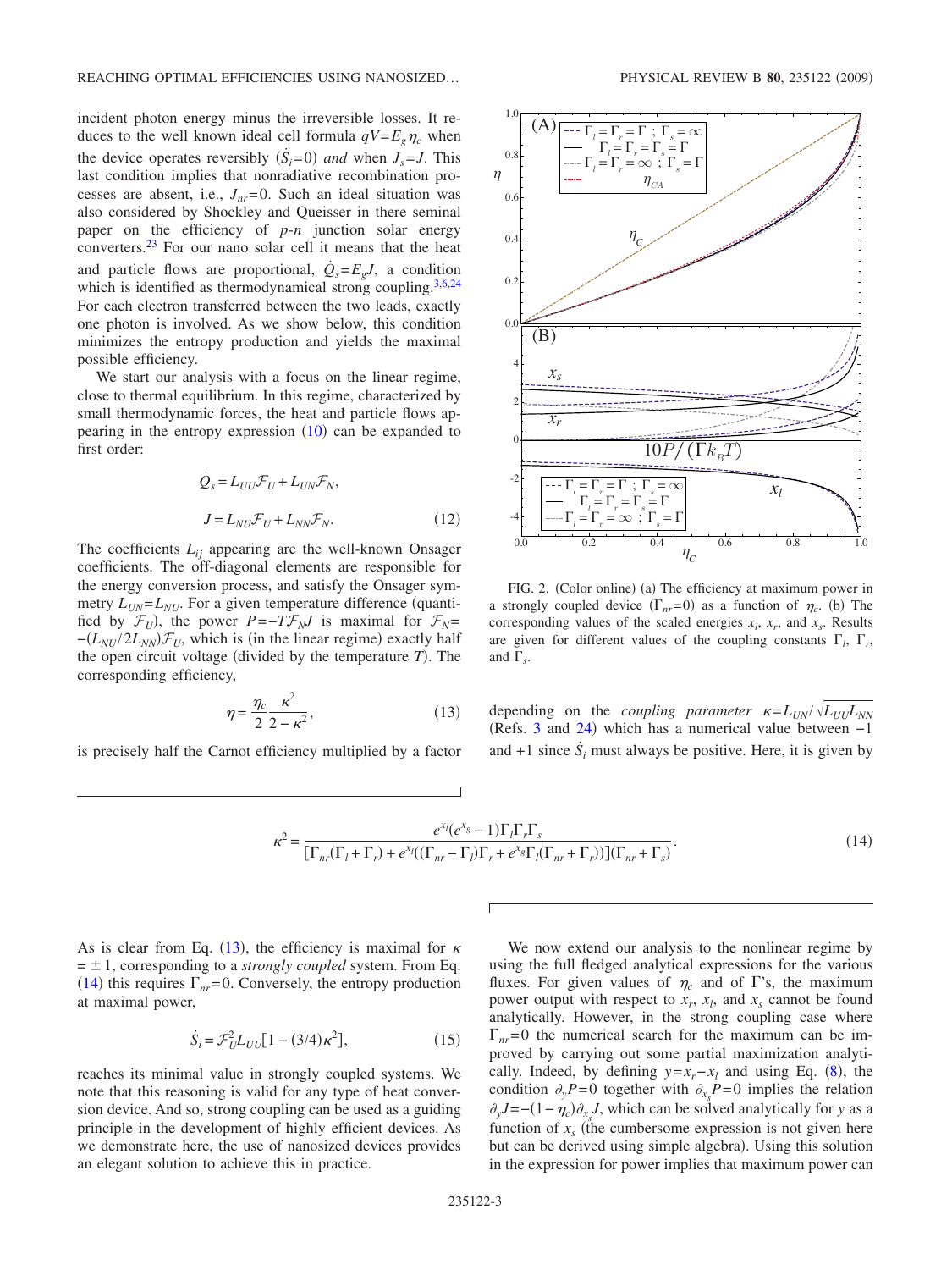<span id="page-3-7"></span>

FIG. 3. (Color online) Same legend as Fig. [2](#page-2-2) but for a device where nonradiative effects break down the strong coupling condition.

be obtained numerically by finding the maximum with respect to the two remaining variables  $x_s$  and  $x_l$ . In the strong coupling regime, the results of the optimization are shown in Fig. [2.](#page-2-2) The efficiency at maximum power is plotted as a function of  $\eta_c$  for different sets of  $\Gamma$ 's, together with the corresponding values for  $x_l$ ,  $x_r$ , and  $x_s$  that maximize the power. The efficiency remains remarkably close to the Curzon-Ahlborn result for almost all values of  $\eta_c$  and for the different sets of  $\Gamma$ 's. Only slight deviations are observed far from equilibrium when  $\eta_c$  is large. The appearance here of the Curzon-Ahlborn efficiency, therefore, goes beyond the usual endoreversible setup used to derive it. It points to a more fundamental character that can be traced back to the inherent presence of irreversible dynamics when the device is operating at maximum power. When, due to the presence

<span id="page-3-8"></span>TABLE I. The efficiency at maximum power, together with the corresponding values for  $E_{\rho}$  and *V*. In all cases we take  $\Gamma_l = \Gamma_r$  $=\Gamma_{\rm s}=\Gamma$ .

|                             | η<br>$(\%)$ | $E_{g}$<br>(eV) | V<br>(V) |  |
|-----------------------------|-------------|-----------------|----------|--|
| $\Gamma_{nr}/\Gamma$ =0.0   | 77.5        | 0.733           | 0.568    |  |
| $\Gamma_{nr}/\Gamma$ =0.1   | 69.4        | 0.727           | 0.562    |  |
| $\Gamma_{nr}/\Gamma$ = 1.0  | 36.0        | 0.674           | 0.507    |  |
| $\Gamma_{nr}/\Gamma$ = 10.0 | 5.8         | 0.534           | 0.361    |  |

of nonradiative effects, the strong coupling condition is lost, the results in Fig. [3](#page-3-7) show that the efficiency at maximum power is dramatically decreased below the Curzon-Ahlborn result. In the nonlinear regime, we where unable to find a region in the parameter space where the lack of strong coupling does not significantly reduce the efficiency. This supports the thesis that strong coupling is required in order to obtain the highest possible efficiency. Setting  $\Gamma_i = \Gamma_i = \Gamma_i = \Gamma$ , Table [I](#page-3-8) summarizes the results obtained under practical conditions, i.e., by setting  $T=295$  K and  $T_s=5780$  K corresponding to  $\eta_c \approx 95\%$ . An efficiency of 77.5% is obtained in the strong coupling case, which is slightly below the Curzon-Ahlborn result ( $\eta_{ca} \approx 77.6\%$ ). Orders of magnitude remain the same when changing the relative values between the  $\Gamma$ 's.

In summary, using a stochastic thermodynamics description of photo-electric devices, we have provided evidence that best efficiencies can be obtained with nano-sized cells which allow for a strong coupling between the photon flux from the sun and the electron flux through the device. In such devices Carnot efficiencies can be reached in the reversible limit where the power output goes to zero. In the situation of maximum power, which is of much greater practical interest, we found that the best efficiencies are remarkably well predicted by the Curzon-Ahlborn result. The presence of non-radiative effects needs to be avoided since it breaks down the strong coupling condition which leads to a drastic decrease in the efficiency.

M.E. is supported by the FNRS Belgium (chargé de recherches) and by the government of Luxembourg (Bourse de formation recherches). B.C. is supported by the FWO-Vlaanderen.

<span id="page-3-0"></span>\*Also at Center for Nonlinear Phenomena and Complex Systems, Université Libre de Bruxelles, Code Postal 231, Campus Plaine, B-1050 Brussels, Belgium.

<span id="page-3-1"></span>† bart.cleuren@uhasselt.be

- <span id="page-3-2"></span><sup>1</sup>H. B. Callen, *Thermodynamics and an Introduction to Thermo*statistics (John Wiley & Sons, New York, 1985).
- <span id="page-3-3"></span><sup>2</sup>F. Curzon and B. Ahlborn, Am. J. Phys. **43**, 22 (1975).
- <span id="page-3-4"></span><sup>3</sup>C. Van den Broeck, Phys. Rev. Lett. **95**, 190602 (2005).
- 4A. Gomez-Marin and J. M. Sancho, Phys. Rev. E **74**, 062102

 $(2006).$ 

- <sup>5</sup>C. Van den Broeck, Adv. Chem. Phys. **135**, 189 (2007).
- <span id="page-3-6"></span><sup>6</sup>M. Esposito, K. Lindenberg, and C. Van den Broeck, Phys. Rev. Lett. **102**, 130602 (2009).
- <span id="page-3-5"></span>7M. Esposito, K. Lindenberg, and C. Van den Broeck, EPL **85**, 60010 (2009).
- 8T. E. Humphrey and H. Linke, Phys. Rev. Lett. **94**, 096601  $(2005).$
- 9L. D. Hicks and M. D. Dresselhaus, Phys. Rev. B **47**, 16631